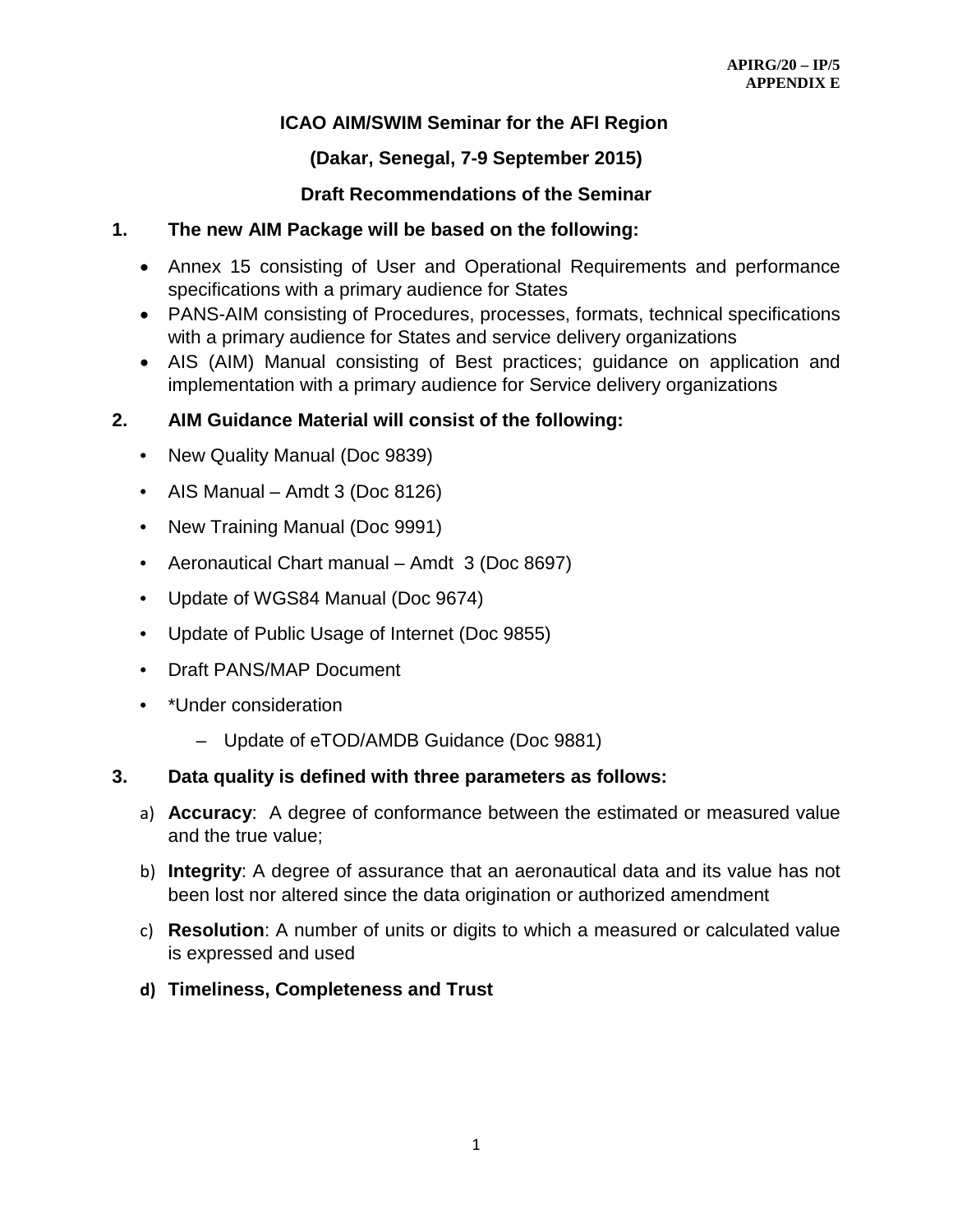4. Regional Air Navigation Plans (ANPs): The ANPs have so far been developed to set forth, in detail, the facilities, services and procedures required for international air navigation within a specified area. They also contain planning and guidance material:

• That there are limitations of the current regional ANPs

• That there is a need to reshape them to keep pace with the new developments, including the outcome of the Twelfth Air Navigation Conference (AN- Conf/12).

#### 5. Implementation of SWIM in AFI Region

In the AFI Region, there is a need to provide solutions for improving the services in achieving SWIM through the Integration with the following other services

- REGIONAL AIM Data Bases (Implementation of the AFI-CAD Concept as per *Rec, 3/8 (c) of the 12th ANC*)
- MET integration
- Automation and WAC Charts
- Airports Operations Information
- Airlines Operators Information
- SAR Information
- Liaison and overflying permissions information Transition

#### 6. AIS to AIM Transition:

- AFI States should accelerate the transition from AIS to AIM by implementing a fully automated digital aeronautical data chain;
- Intra-regional and interregional cooperation is necessary for an expeditious transition from AIS to AIM in a harmonized manner and digital data exchange.
- AFI States should have a common understanding of the intentions of the 12th ANC Rec, 3/8 (c) and the ICAO AIS/AIM Transition Roadmap with regard to an expeditious transition from AIS to AIM;
- AFI States should consider joining the established Sub regional /Regional database an enabler from AIS to AIM.
- **7.** The meteorological products of the future will be combined with the AIM products to form the future flight briefings and the new services provided to all ATM components.